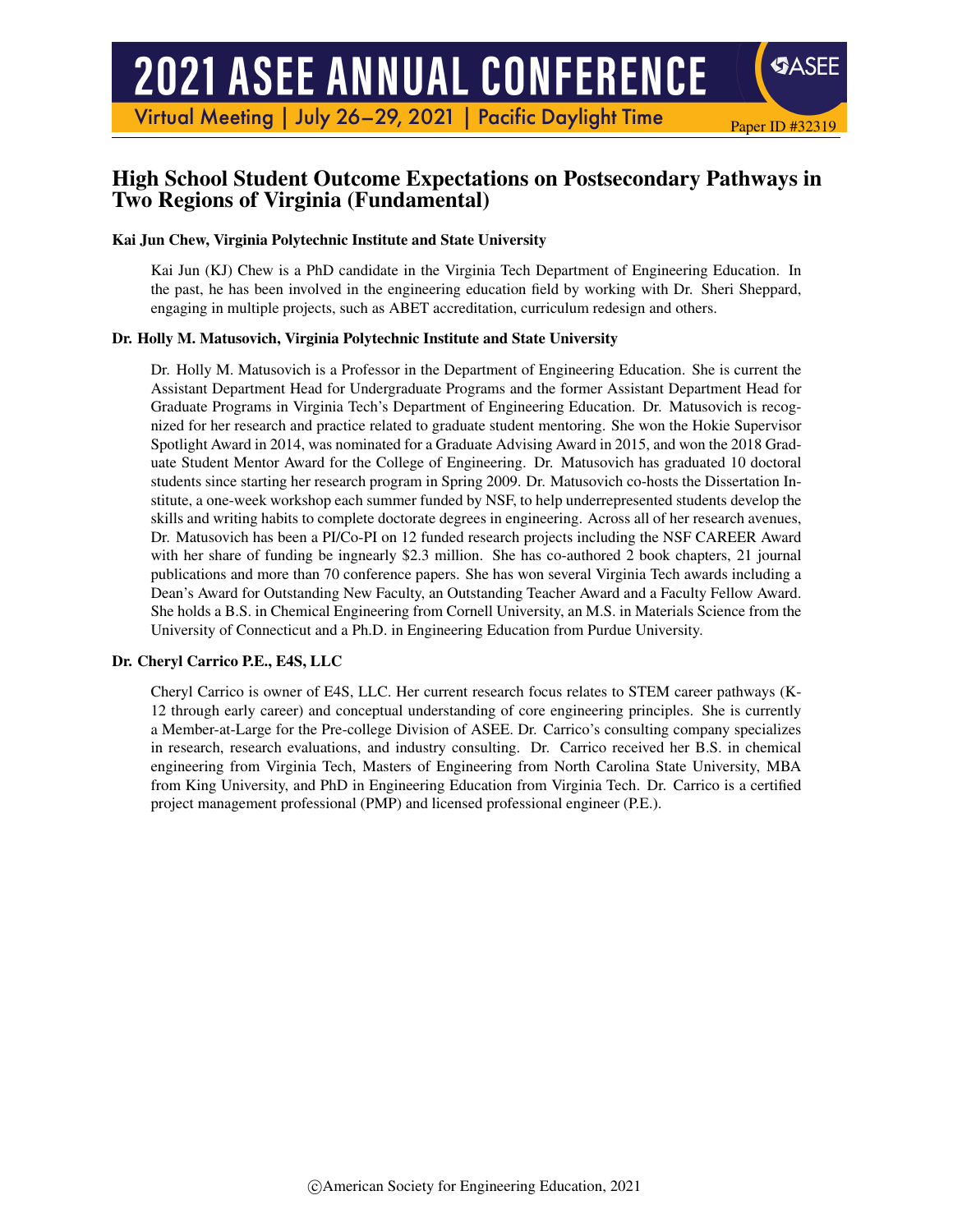#### **Perceived Outcome Expectation of High School Students' in Two Virginia High Schools (Fundamental)**

#### **Introduction**

Despite efforts to broaden participation in engineering, ranging from deep scholarship to program implementation, recent literature has shown that historically minoritized students are still trailing behind dominant groups (White, Asian, male) in engineering in terms of representation and participation (Harper, 2010; Lichtenstein et al., 2015; Pawley, 2019; Su, 2010). Thus, there is a need for continuous efforts in increasing representation of those who have been historically marginalized in engineering. Pre-college serves as an important platform for such efforts (Madsen & Tessema, 2009). In this analysis, we contribute to the existing precollege literature in general by raising the idea of understanding teacher and principals' perception of their students' outcome expectations in terms of postsecondary career choices, and to a certain extent, engineering pathways. Understanding how those who interact with the students perceive their students' outcome expectations can inform the process of improving precollege learning environments toward broadening participation in engineering. For example, teachers can leverage student outcome expectations to design a better engineering classroom experiences for students, which can subsequently motivate students to think more about engineering (Jones, 2009). Also, principals, can make better policy and implementation decisions within their high schools to support their students' outcome expectations.

Accordingly, the purpose of this qualitative study is to explore teachers' and principals' perceptions of students' postsecondary career outcome expectations in two Virginia high schools. This study stems from a National Science Foundation (NSF) funded project on studying systemic gatekeepers and how they may influence students' decision to pursue engineering. We ground this particular study within the Social Cognitive Career Theory (SCCT) (Lent et al., 1994) to answer the following research question (RQ)**:** *How do teachers and principals in two Virginia high schools perceive their students' postsecondary outcome expectations and how those expectations are influenced?* The larger study guiding this work is a mixed methods study and this analysis focuses on a qualitative examination of two of the case sites.

#### **Literature Review**

Pre-college literature in engineering education is abundant. The seminal Journal of Engineering Education (JEE) article by Brophy et al., (2008) outlines ways to introduce engineering into the pre-college space, arguing the need for the use of "design, troubleshooting and analysis activities" to expose pre-college students to problem solving through the lens of engineering. A year later, the National Research Council (2009) published a comprehensive report that detailed arguments for the need of extending engineering education into the precollege space, and provides recommendations in doing so. The Council especially provides seven recommendations, which include the calls to funding scholarship in pre-college engineering education implementation, focus on professional development programs for pre-college teachers, and defining what STEM literacy is. This report essentially proposes different directions that engineering education research community can take to better pre-college engineering education, and potentially has inspired subsequent studies in the domain.

Specifically with regard to broadening participation, recommendations include the need for considering diversity and inclusion in pre-college engineering education (Committee on Underrepresented Groups and the Expansion of the Science and Engineering Workforce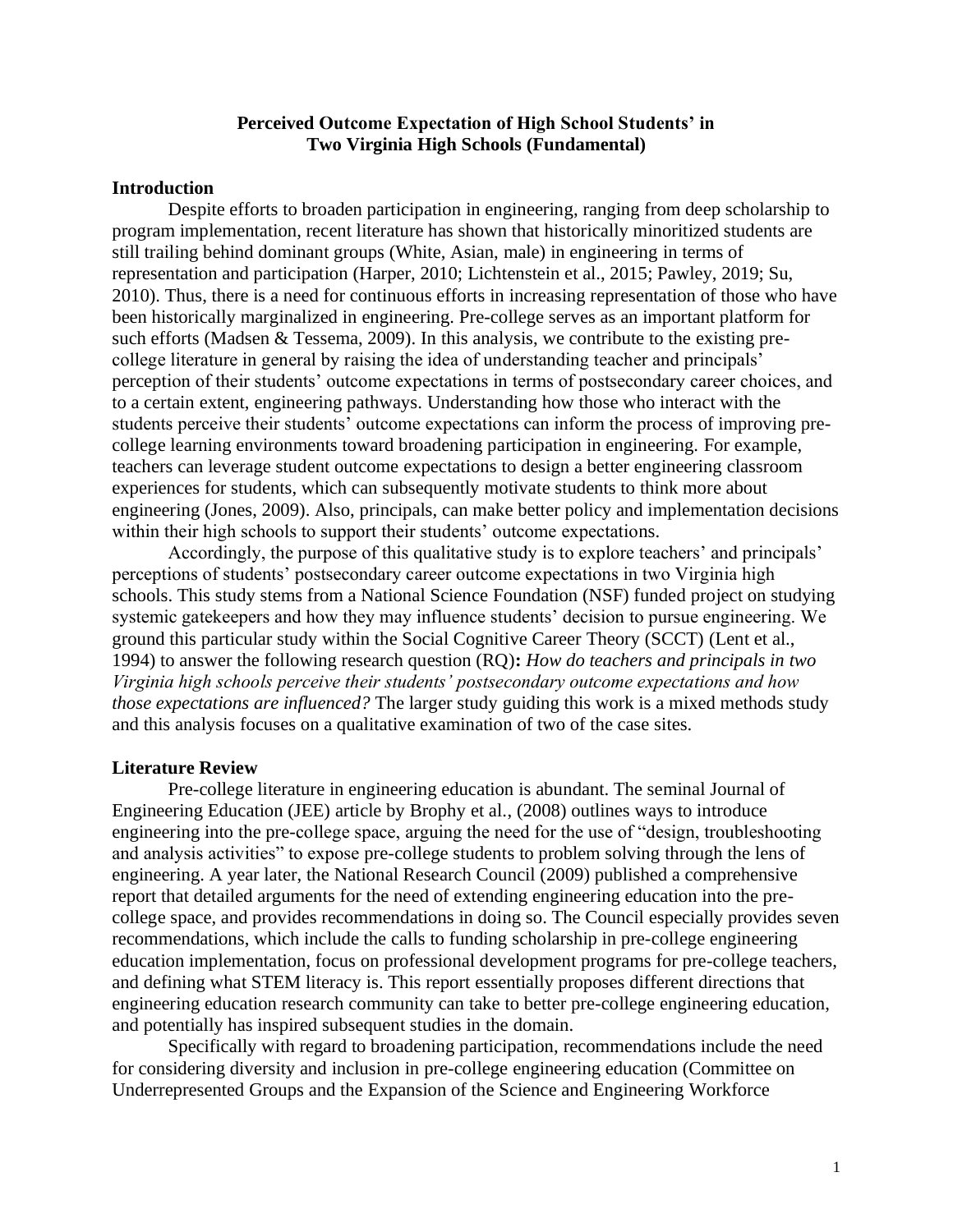Pipeline, 2011; National Research Council, 2009), and current literature addresses such need. For example, there is literature on using robotics as an opportunity in pre-college to introduce engineering (Ludi, 2012); Rusk, Resnick, Berg, & Pezalla-Granlund (2008) argue for roboticbased lessons that are contextualized to engage broader group of students toward broadening participation. Other pre-college literature argues that maker spaces contribute to broadening participation (Hira & Hynes, 2015), and the authors present "engineering design challenges within classroom makerspaces as a means to improve the inclusion of women and underrepresented minorities in pre-college engineering and design learning" (pg. 1) using an interest-based framework. This, and literature like it, demonstrates the considerable effort towards broadening participation in engineering starting at the pre-college level.

Although teachers, principals, counselors and others are critical in enacting efforts to broaden participation in engineering, less research has focused on this perspective. Literature is not void in this area though, much research has focused on teacher and school counselor's beliefs about teaching engineering (Ming-Chien Hsu et al., 2011), and teacher engineering self-efficacy (Yoon et al., 2014). More recently has been the turn to a focus on teachers and counselors' beliefs about engineering itself (Redacted for blind review, 2019; Pleasants & Olson, 2019). We argue that it is important to continue to study those who interact and socialize with the students to better the learning environments and overall engineering experiences of pre-college students and specifically the outcomes they anticipate students could have relative to engineering. Such research can have substantial effects on the students' perception of engineering as those perceptions may act as gatekeepers to students who may have different cultural backgrounds in thinking about what engineering is (Committee on Underrepresented Groups and the Expansion of the Science and Engineering Workforce Pipeline, 2011).

#### **Conceptual framework**

We use the Social Cognitive Career Theory (SCCT) by Lent, Brown, & Hackett (1994), as illustrated in Figure 1. This theory provides a framework to understand a student's academic/career choice goals ("goals") and action development through person-environment interactions. The framework argues that there are many factors that can influence student's interest, goals, and performance, which include environmental influences, learning experiences, self-efficacy, and outcome expectations (Lent & Brown, 2006). SCCT posits that self-efficacy and outcome expectations mediate interests, and all three of these constructs mediate career choice goals while proximal influences may mediate or moderate career goals and actions. In this study, we especially focus on outcome expectations in the context of high school students from the perspectives of those who interact with the students. Thus, our data contain perspectives from those who may mediate or moderate students' goals and actions as proximal influencers and who may mediate a student's goals via providing learning experiences.

Career choice goals are "the intention to engage in a particular activity or to produce a particular outcome." (Bandura, 1986; quoted from Lent 2006) In this study, we focus on perceived intentions of students to pursue a career. Furthermore, because our context is high school students, we include goals associated with a job, a career, or an education in route to a career (e.g., attending a university for an engineering career). SCCT has a feedback mechanism from choice actions to learning experiences and because our data is from a single point in time, what may be considered an action toward a career goal, may also be a goal for the high school student. For example, attending a university may normally be considered a choice action toward a career goal; however, that may be a goal for the high school student.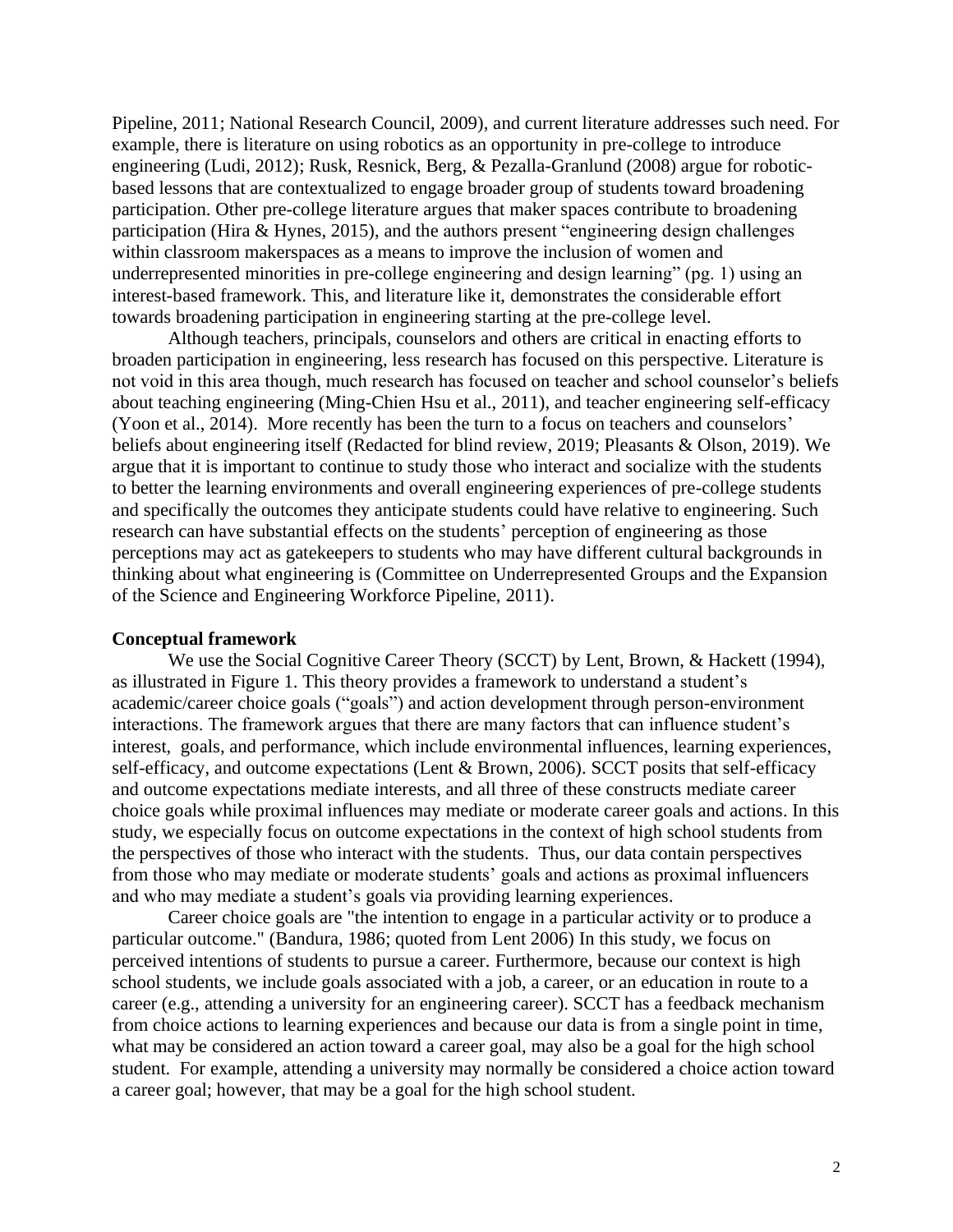

**Figure 1:** The SCCT framework. The diagram is modified from Lent et al. (1994). Dashed lines represent a moderating affect.

Outcome expectation, a key construct in SCCT, is one's "beliefs about the consequences or outcomes of performing particular behaviors." (Lent & Brown, 2006, pg. 17) Bandura (1977) introduced the idea of efficacy expectations (self-efficacy) and outcome expectations and argued that both influence "initiation and persistence" of one's behavior (pg. 193). This is illustrated in SCCT (Figure 1) as both self-efficacy and outcome expectations can influence a student's academic/career interest development. There are educational studies that study outcome expectation in various contexts, such as understanding high school students' physics career choices (Hazari et al., 2010), mathematics-related interest and performance (Lopez et al., 1997), and outcome expectations among underrepresented minority students (Gushue, 2006; Gushue & Whitson, 2006). Research by Carrico, Matusovich, & Paretti (2019) also reveals that students with different backgrounds (e.g., first generation college) may have different outcome expectations and influences mediating those expectations. Many of these studies are predicated on the idea that outcome expectations can influence one's interest on a certain career choice. In addition, Fouad & Guillen (2006) summarized past research on outcome expectations and recommended future research direction for the construct, strengthening its importance in education settings. In this study, we focus on outcome expectations as this construct can influence interest and choice actions of high school students in the context of postsecondary career development, arguing that SCCT is an appropriate framework to ground the study.

Finally, it is important to acknowledge that our data contain "gatekeepers" or proximal influencers' perspectives of students' outcome expectations. Proximal contextual variables are in part "environmental supports and barriers that people anticipate will accompany their goal pursuit." (Lent 2006) Contextual supports can be documented (e.g. parental income) or perceived environmental aspects (e.g. role models, gender bias) and this perspective is important to understand how they may moderate students' choice career goals and actions. Note that proximal refers to temporal proximity not necessarily geographic proximity. As an example, a proximal influence may be current financial considerations perceived necessary to afford a post-secondary education, which may mediate a student's action to attend college as a means to obtain a goal of becoming a degreed engineer.

#### **Method**

This qualitative study is part of a larger mixed method study that explores and discovers the systemic gatekeepers, supports, and barriers that can influence Virginia high school students to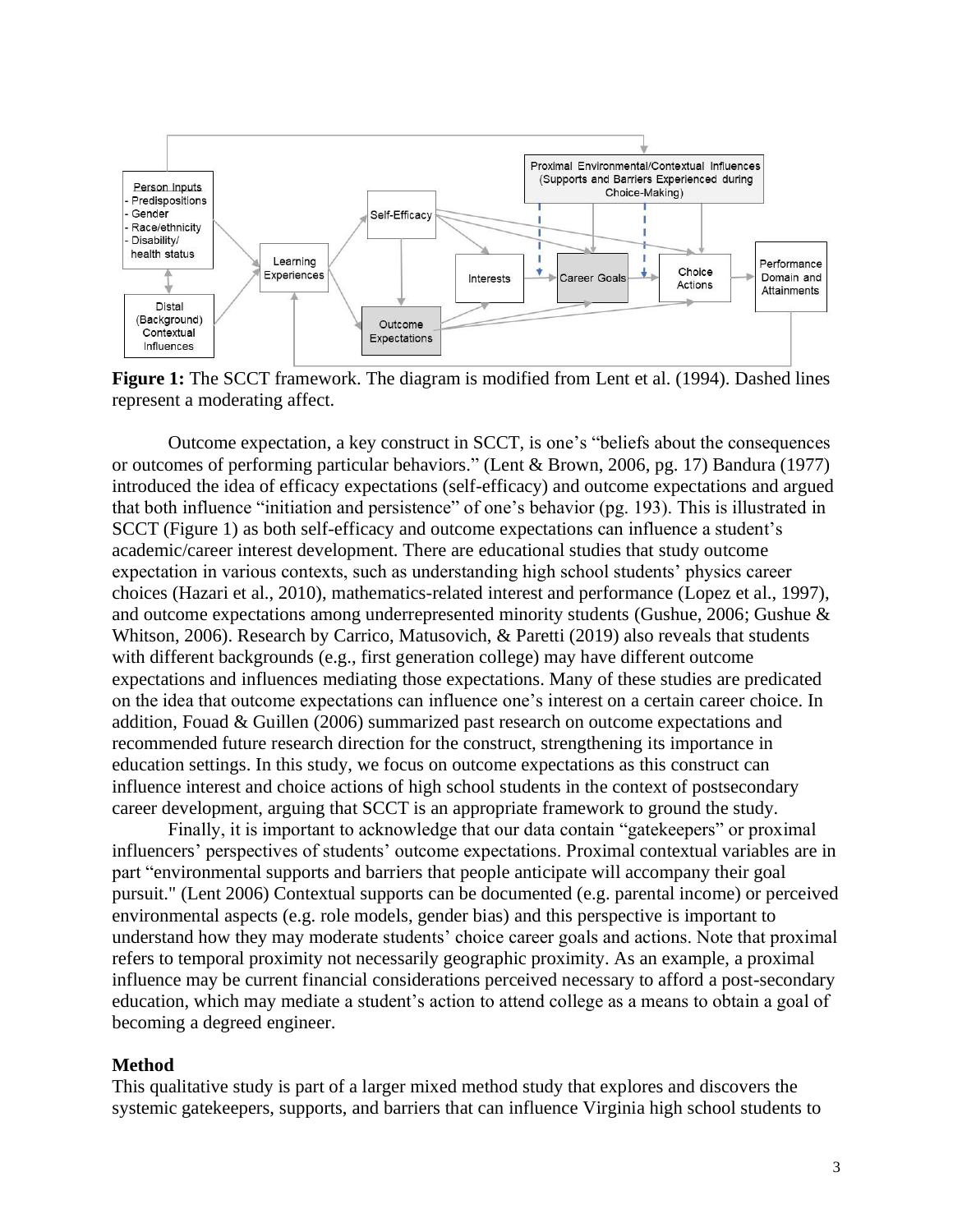pursue engineering in their postsecondary pathways, which subsequently can influence efforts in broadening participation in engineering. The qualitative data collected was informed by a quantitative analysis of a population-level data set that tracks each student's high school records and postsecondary pathways. The data set is managed by the Virginia Department of Education, known as the Virginia Longitudinal Data System (VLDS).

### *Data sources*

In this study, we explore the phenomenon of perception of student outcome expectations in two high schools, with one situated in the suburbs (271) and the other in an urban area (272). We selected these two high schools because the percentage of students who pursue four-year engineering degrees is above (271 with 7.9%) the Virginia's average (6.4%) and the other is below (271 with 3.2), as shown in Table 1. The schools, however, are in relative proximity (20 miles) from each other. Table 1 also shows several distinctions between the schools. 272 had a higher average rate of economically disadvantaged students than 271. "Economically disadvantaged" students are those who are eligible for free or reduced meals, Medicaid, or receives Temporary Assistance for Needy Families (TANF) (Virginia Department of Education, 2009). 272 also had a higher yearly rate of underrepresented minority (URM) students, showing that 272 had a large number of students who historically have been underrepresented in engineering. The yearly rate of four-year going and engineering/computer science (CS) enrollment of 272 shown in Table 1 corroborates this observation, with 272 having lower rate of four-year and engineering going than 271. The location of these schools, and the observable differences on engineering enrollment and other important demographic variables strengthen the selection of these two schools for this study. We argue that a comparison of perceptions of outcome expectations may provide insight into how gatekeepers may be influencing students' outcome expectations toward, or away, from engineering, particularly in relation to contexts of the schools.

It is important to note that our primary interest of the larger project was related to engineering as a career choice, and in particular, we bounded our quantitative data by pursuit of an engineering career via a four-year engineering degree. We acknowledge that there are engineering paths which do not require a four-year degree and, in fact, our qualitative data intermingled career goals and post-secondary education. Note that SCCT has a feedback loop where choice actions result in attainments which become lessons learned. Within this research paper, our data are based on a point in time (not longitudinal), and thus comments by participants regarding students' outcome expectations related to a career goal or post-secondary education (as a means to a career goal) were analyzed together.

| <b>School</b> | <b>Completers</b> | <b>Economically</b><br>disadvantaged<br>students | <b>URM</b><br>students | <b>Four-year</b><br>going<br>students | <b>Engineering/CS</b><br>enrollment |
|---------------|-------------------|--------------------------------------------------|------------------------|---------------------------------------|-------------------------------------|
| 271           | 659               | 3.4                                              | 17.5                   | 70.2                                  | 7 Q                                 |
| 272           | 334               | 52.7                                             | 51.0                   | 50.3                                  |                                     |

**Table 1:** Demographic information for both schools from analysis of VLDS data (2007-2014).

*Note: Table 1 shows the yearly average of number of high school completers for each school, and yearly average rate/percentage of the variables based on the average number of completers.*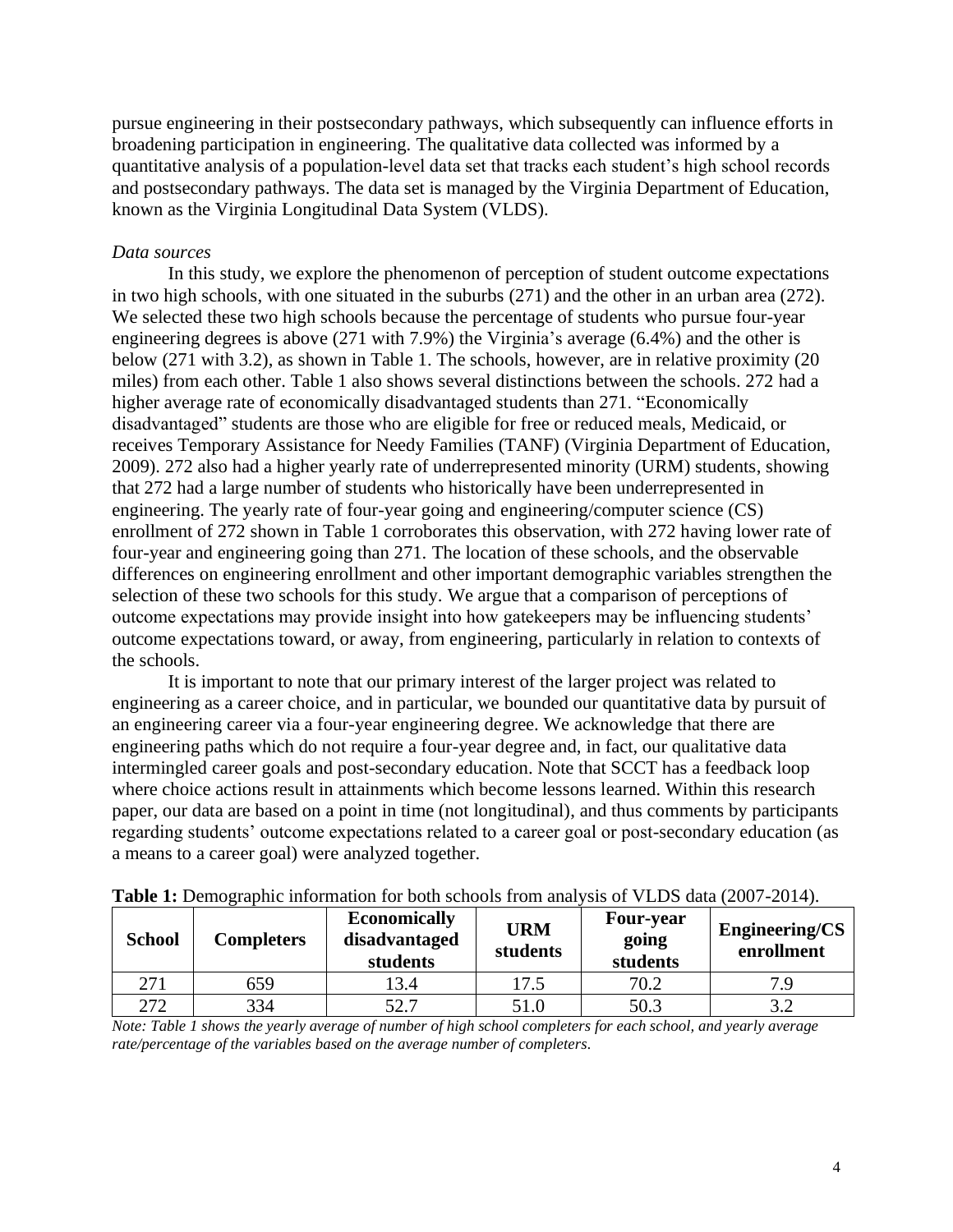## *Participants*

Four participants, two from each school, form the interview data for this study. Table 2 provides the summary of the participants and the contexts. This is a subset of the data gathered from these two cases.

| <b>Participant</b> | <b>Position</b>                                       | <b>High school</b>     |  |
|--------------------|-------------------------------------------------------|------------------------|--|
| T1                 | Technology and engineering education teacher          | 271 (High engineering) |  |
| T <sub>2</sub>     | Engineering teacher                                   |                        |  |
| P1                 | Assistant principal                                   |                        |  |
| T1                 | 272 (Low engineering)<br>Technology education teacher |                        |  |

**Table 2:** The summary of the participants included in this study.

We sampled these four participants through snowball sampling as we asked our participants to recommend teachers, principals or school counselors who could provide us insights on the research topic (systemic gatekeeper in engineering education).We designed the interview protocol based on the SCCT framework, and some of the questions that led to salient findings on outcome expectations include "What postgraduate 4-year pathways do you see students taking?", "Why do you think students choose a 4-year university?", and "Beyond those factors that you already mentioned, what do you think are the barriers or supports to pursuing engineering as a career for your students?". These questions particularly parsed out the salient perspectives on students' outcome expectations.

## *Data analysis*



**Figure 2:** The coding process employed for this study.

Figure 2 illustrates the data analysis process for the study. We employed Miles, Huberman, & Saldana (2013) qualitative coding strategies for the study. Particularly, we conducted coding with a process inspired by Miles, Huberman, & Saldana "hypothesis coding" in the first cycle coding phase. In hypothesis coding, one uses predetermined codes from a theory or prediction to assess a hypothesis. In this study, we applied a similar process in that we used a predetermined code from a theory to analyze the interviews (codebook shown as Table 3 below). However, we did not generate a hypothesis as the study is exploratory in nature. The predetermined code is specifically the outcome expectation construct from the SCCT framework, and we used the definition of Lent & Brown (2006) for outcome expectation to frame our thinking when coding, "beliefs about the consequences or outcomes of performing particular behaviors" (pg. 17). In this study, we considered outcome expectation in terms of the students' postsecondary pathways. First cycle coding led to a collection of coded excerpts for further analysis.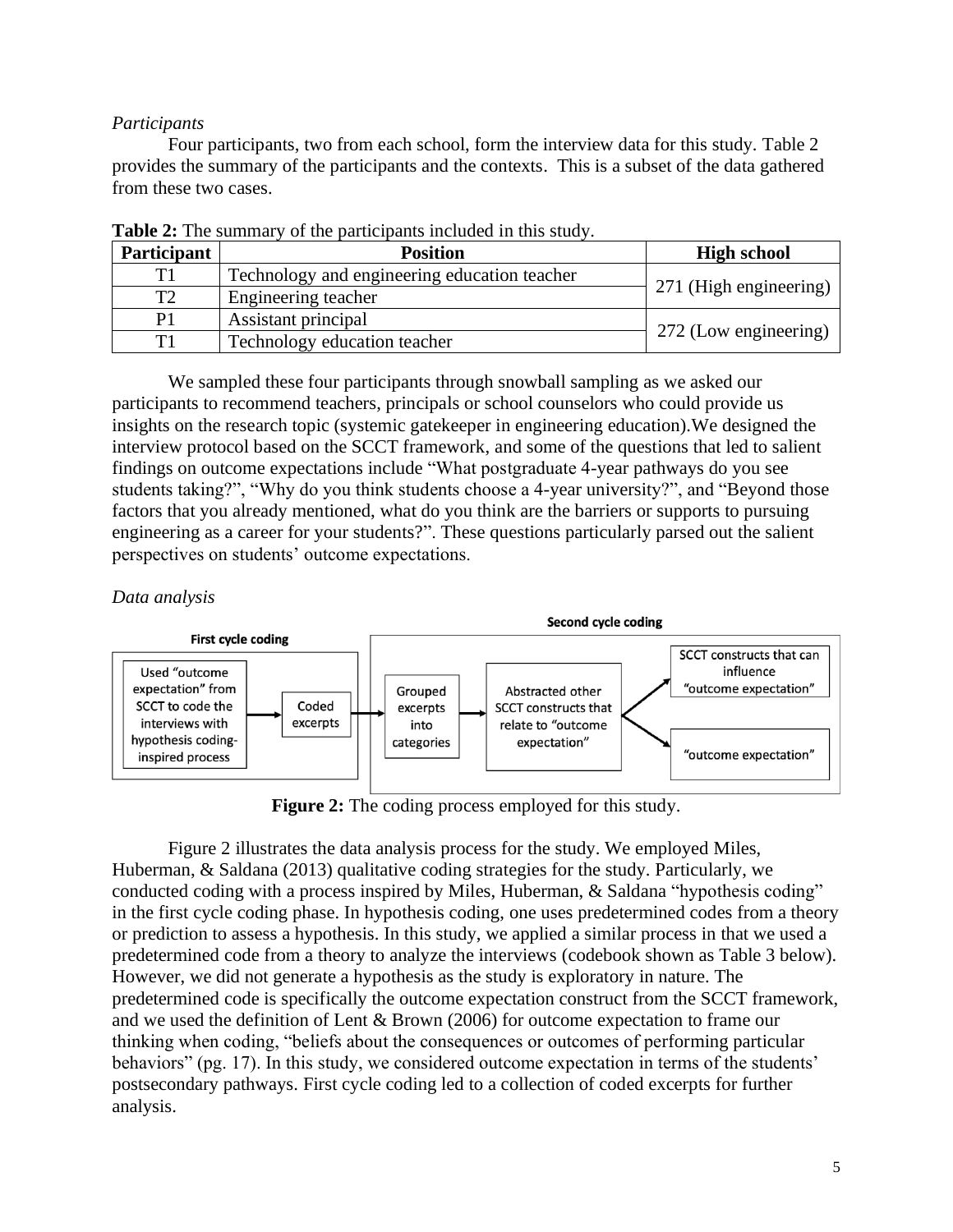**Table 3:** Summary of the categories that describe the students' outcome expectations as perceived by the teachers and principal.

| <b>SCCT Construct</b>      | Category             | <b>Explanation</b>                              |
|----------------------------|----------------------|-------------------------------------------------|
| Proximal Influence         | Financial            | May influence expectation of being able to      |
|                            | consideration        | attend college.                                 |
| <b>Outcome Expectation</b> | Job outlook/         | Perceived likelihood of getting a preferred job |
|                            | Job security         | and/or geographic location of job.              |
| <b>Outcome Expectation</b> | Prestige             | Students considering university prestige as a   |
|                            |                      | choice factor for attendance.                   |
| <b>Outcome Expectation</b> | University proximity | Remaining local outcome expectation or          |
|                            |                      | proximity of a university to home.              |
| Learning Experiences       | Course influences    | Postsecondary outcome expectations that         |
|                            |                      | involve participants discussing how certain     |
|                            |                      | courses influencing students' postsecondary     |
|                            |                      | decisions.                                      |
| Proximal Influence         | People influences    | Postsecondary outcome expectations that         |
|                            |                      | involve participants mentioning certain people  |
|                            |                      | that influence students' outcome expectations.  |

The second cycle coding phase involved two steps: 1) grouping the coded excerpts into several categories, and 2) abstraction of other SCCT constructs to provide nuances to the interpretations. We examined the coded excerpts and grouped them into categories to help explore participants' perceptions of what student outcome expectations are and what influences those expectations (Step 1). From these categories, we abstracted further to obtain 1) SCCT constructs that can influence students' outcome expectations, and 2) "outcome expectation" that influence perceived students' career choice goals. This distinction provides a more nuanced interpretations to the data (Step 2). For Step 2, how, or if, these other constructs acted as potential influences was irrelevant during the first-cycle coding. In addition, an outcome expectation excerpt might not have included or implied an additional SCCT construct and was grouped as a "stand-alone" outcome expectation excerpt during first-cycle coding. This process answered the research question.

## **Results**

Our results revealed connections between the constructs of outcome expectations, proximal influences, and learning experiences. Importantly, the connections were from the perspective of teachers and principals who are themselves proximal influences on students and people in positions of power over students.

## *Financial considerations and Outcome Expectations Related to Engineering Degrees*

Financial considerations were related to outcome expectations in several ways. In 271 (high engineering) high school, both participants considered the cost of an engineering degree as part of the perceived choice process related to choosing an engineering degree pathway. 271T1 specifically discussed the affordability of college, explaining a particular student going into community college before heading to a four-year institution, as illustrated in the following quotes.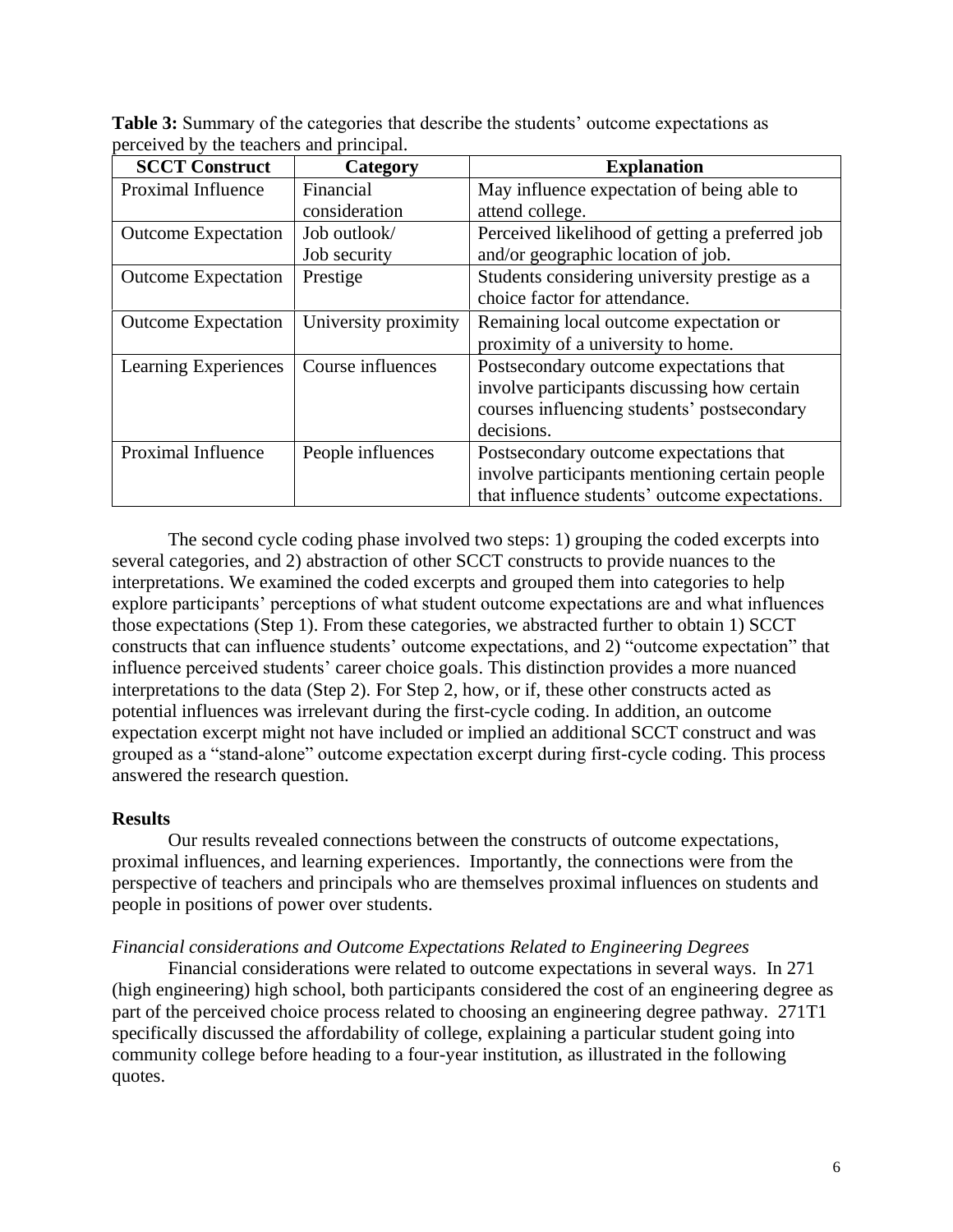"*So, I have one student in particular that pops into mind where he eventually wants to go onto a four-year college, but his family is not in a position right now where he can afford it, so he's doing the {Regional Pathway} program.*"

271T2, suggested that it is important for students to know whether they like engineering before spending large amount of money on an engineering degree, which can influence the students' financial future.

"*the goal of the class is not to make people engineers. It is to help you find out if you want to be an engineer and, do you have what it takes to be an engineer? So, at the end of my first level one class, if a student says, "Wow, I found out I really don't want to go into engineering," well that's a win. Here they are at a high school level. They did not pay any money to go to an engineering college and find out they didn't like it then. I've had a number of students say, "Well, I now want to go into photography. "Okay, great. That's a wonderful thing. You found out now rather than spending all kinds of time and money doing something that you wouldn't end up doing anyway*."

At 272 (low engineering going) high school, the perceived financial considerations focused on the idea of earning money as a main reason to pursue postsecondary pathways. P1 talked about "*students go to a four-year college because they, obviously, wanna get out of high school to make money,*" showing a different perspective on students' outcome expectation in terms of financial considerations. 272T1 supported such perception as shown in the following quotes.

"*Students will come to me and they want to get into engineering of some type. Usually they just know that it's engineering because they know that engineers make money, they can travel, they can go just about anywhere. I think that a lot of the four-year universities, the programs and things like that, are a way for the students to escape or just get to a better life.*"

It is possible that the differences in views on financial considerations between the two schools are associated with demographics, but more data and analysis would be needed.

*Proximal Influence of People Related to Outcome Expectations Regarding Engineering Careers*

271T1 perceived that family and teachers themselves can influence their students' postsecondary outcome expectations regarding engineering:

"*I see students interested in architecture and starting to have a shift of that being okay to go into, but over the last I would say 10 years after the recession, the 2008 recession, there was a shift where I had a lot of students who said they were interested in architecture but their parents were pushing them more towards engineering... because they were afraid, they wouldn't be able to get jobs, I guess.*"

271T1 also expressed similar sentiment about teachers themselves:

"[teaching team] *really tried to look at who he was and what he was good at, and tried to steer him in the direction that would give him a promising career, I guess, but would allow him to be*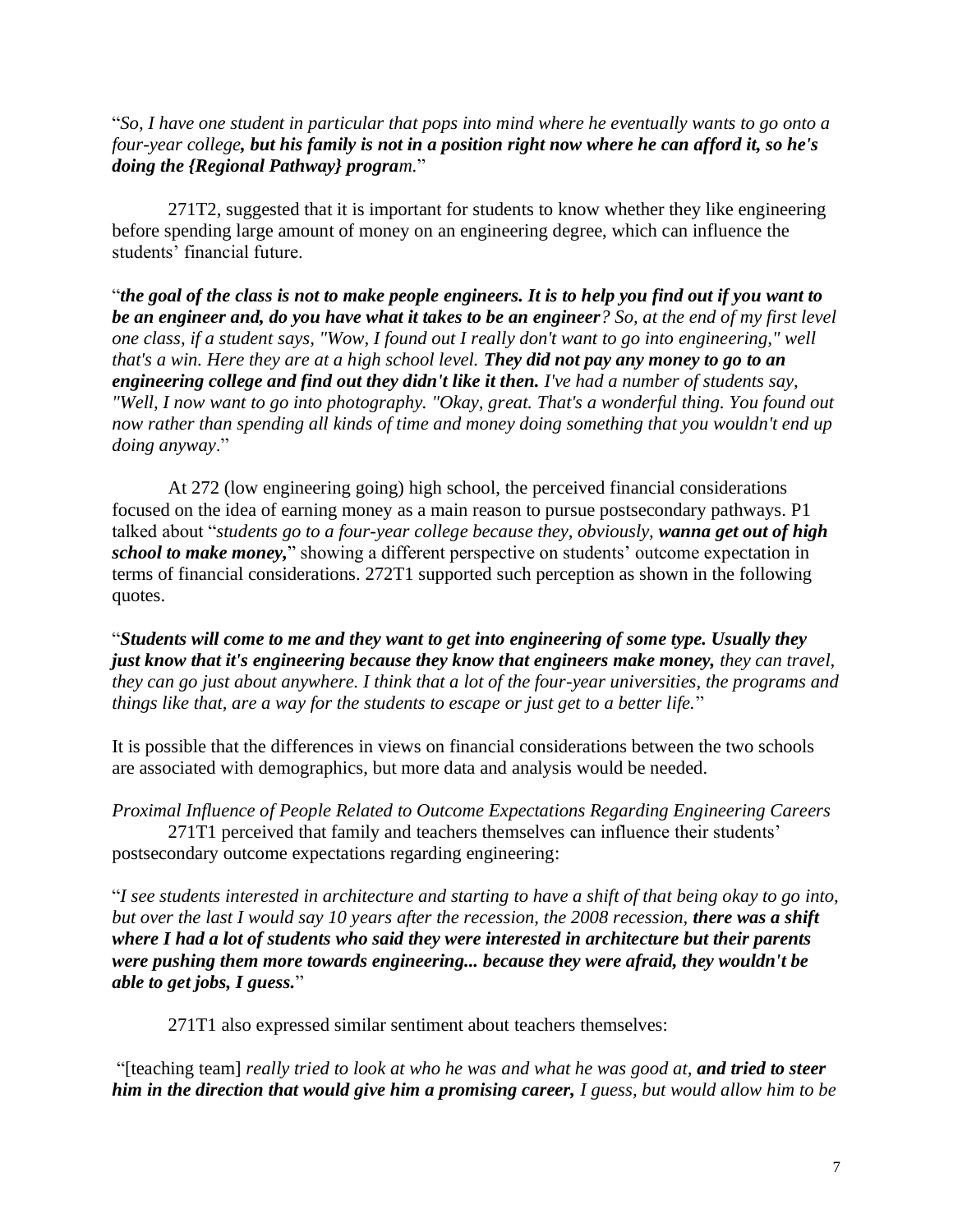## *in something that he is good at and enjoys. So, tried to show him in addition to what he was getting from his high school, other career paths, wiser options, major options, and things.*"

This shows that family and teachers can shape their students' outcome expectation, but with different forms of influences. 271T1 perceived teachers to leverage students' interests in shaping the students' outcome expectations. On the other hand, 271T1 described parents "moving" their children from the children interested field to a job field perceived with more employment opportunities, showing the different dimensions of proximal influence of people.

## *Proximal Influences of Family and Financial Considerations and Outcome Expectations Related to Specific Colleges*

272T1 implied perceived intersections between proximal influences of family and financial considerations associated with students' postsecondary outcome expectations such as proximity of a college or university. 272T1 said:

"*I think that if there's a good four-year university within four hours of them, they would see that as, "I'll be able to go to that school," or maybe it's more possible than if the university was eight hours away or something like that. Some of these kids too, have to work to take care of their families as well. So I think that being close to home is a definite advantage to them. I think that having a good university nearby with a really high-ranking program or a program that they see as really good is a benefit to the area and it does encourage them more to look for those opportunities and try and apply for those opportunities.*"

The need to support family and financial implications of doing so are perceived to have an impact on postsecondary plans.

#### *Proximal Influence of Prestige and Outcome Expectations Related to Specific Colleges*

Prestige of universities came out as a factor in terms of perceptions of students' postsecondary outcome expectations. 272T1 mentioned that some of their students had prestige as a factor in considering their postsecondary pathways. 272T1 said that:

"*I was actually talking to them about that yesterday during my robotics club meeting. Social status and clout is very important to this generation coming up right now. It's like their aesthetic, their clothes that they wear. Their message that they convey to others is extremely important to them. It's everything to some. It's their identity. So just getting into a four-year university in an engineering program isn't enough for some of them. They have to have the extra thing of, "Well, I got into this university that has a 10% or less admission rate." They can't just be happy to get into a university.*"

This shows that, for some, going into four-year colleges and majoring in engineering may not be sufficient, but the prestige of some universities may align with proximal influences such as what is important to peers, in this case prestige.

## *Learning Experiences Influence Outcome Expectations Related to Engineering Careers*

In high school 271, both 271T1 and T2 talked about influences of courses or programs on their students' postsecondary outcome expectations. T1 mentioned that "*taking these classes*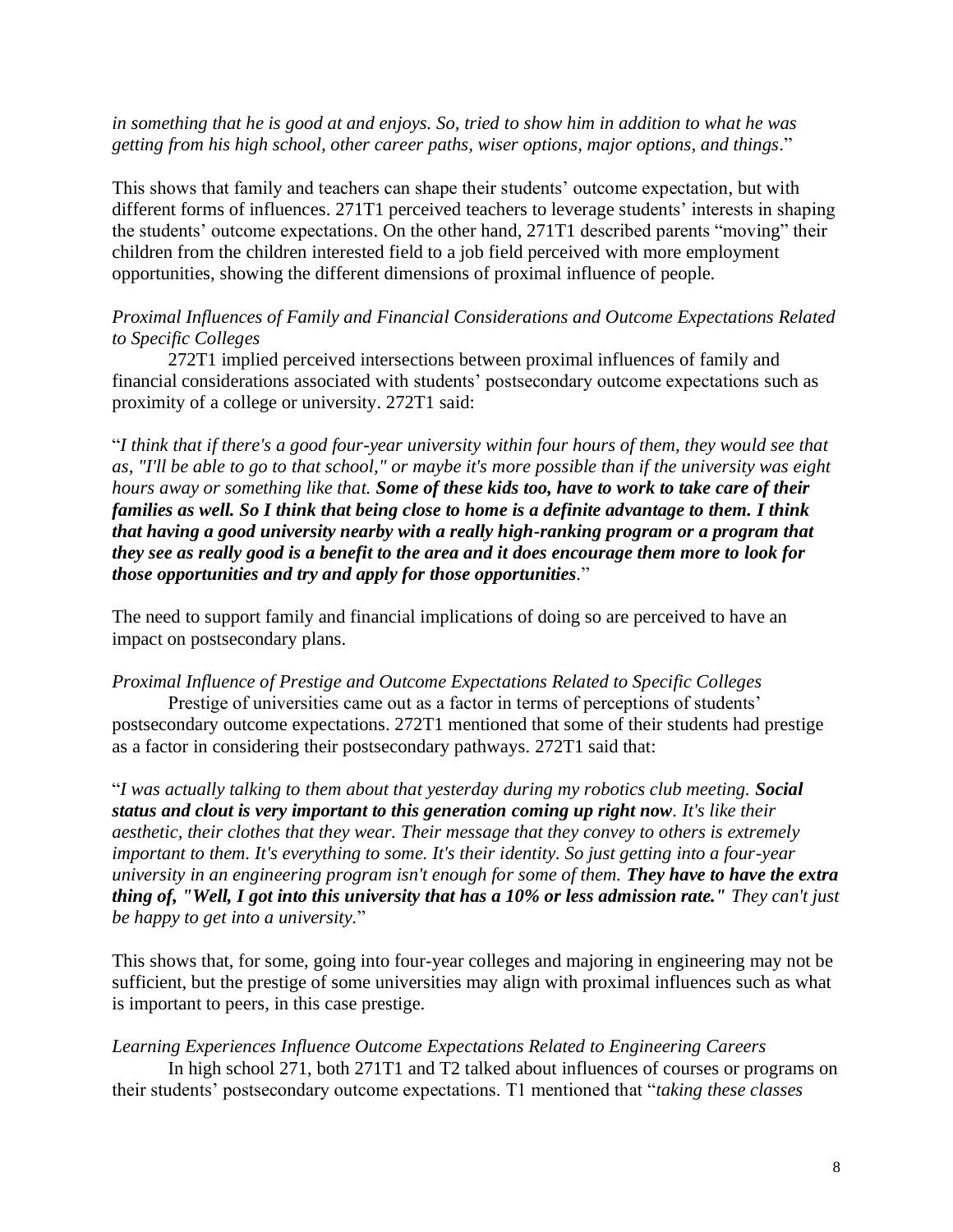*[basic drawing classes] in high school is good because it's helping them narrow their focus and see if it's something that they are interested in and if they're good at it,*" implying that classes that students take can influence their postsecondary outcome expectations, particularly on their interest in certain fields. This is further supported by a T1's example:

"*she's [one of her students} taken my basic technical drawing class as a freshman, my architecture class as a sophomore, my engineering drawing class as a junior, and now is in my advanced drawing class. She took architectural drawing first and then took engineering drawing because she didn't know which of the two she was more interested in. She's come to realize she doesn't still know, so she is applying to colleges for architectural engineering*"

271T2, on the other hand, assumed that their students have career goals related to engineering and four-year colleges, since "*if they're taking the class [engineering class], they have some inkling about engineering, and they know they have to go to a four-year college*". This is an instance, we argue, of perception of courses (learning experiences) influencing students' career choices.

## **Discussion**

To answer our research question, "How do teachers and principals in two Virginia high schools perceive their students' postsecondary outcome expectations and how those expectations are influenced?", we analyzed our data using SCCT as the framework. Our resulting codebook contained six categories, in three SCCT constructs, enabling patterns to emerge. Of particular importance for this work is the recognition that High School teachers and principals, acting as proximal influencers, can moderate (influence the strength and direction of a connection) students' career choice goals and mediate (provide student learning experiences, strengthening their role as Gatekeepers. As shown in Figure 1, these Gatekeepers can both influence outcome expectations and moderate the impact of outcome expectations on academic/career choice goals. For example, the participants have perceptions based on a combination of understanding students' course interests, financial considerations, college considerations, and interest in becoming an engineer.

As an example of these gatekeepers influence as a mediator is their role of providing learning experiences for students. This category captured teacher perspectives regarding how different course experiences directly influenced outcome expectations, and can serve as a mediator between outcome expectations and person input and distal (background) contextual influences (Lent & Brown, 2006). Within the data we noted that teachers are interested in their courses providing opportunities for students to determine if they like engineering, or not. In addition, at the high engineering going school a teacher noted students' ability to compare courses, such as engineering versus architectural drawing to assist in their goal selection.

Regarding the role as a proximal influence, the participants are in a position to talk with students individually and in a group (class or club) setting about career goals. Thus, perceptions on the importance of attending a regional college or one based on prestige emerge as do the perceptions of financial constraints and outcome expectations (e.g., earning money). In this manner, the participants act as both mediators and moderators for the students. They are a variable within a student's pathway of determining career goals, such as engineering or not, and influence the strength of a student's decision toward that career goal. By understanding the Gatekeepers' perception of students' outcome expectations, and their role in influencing them,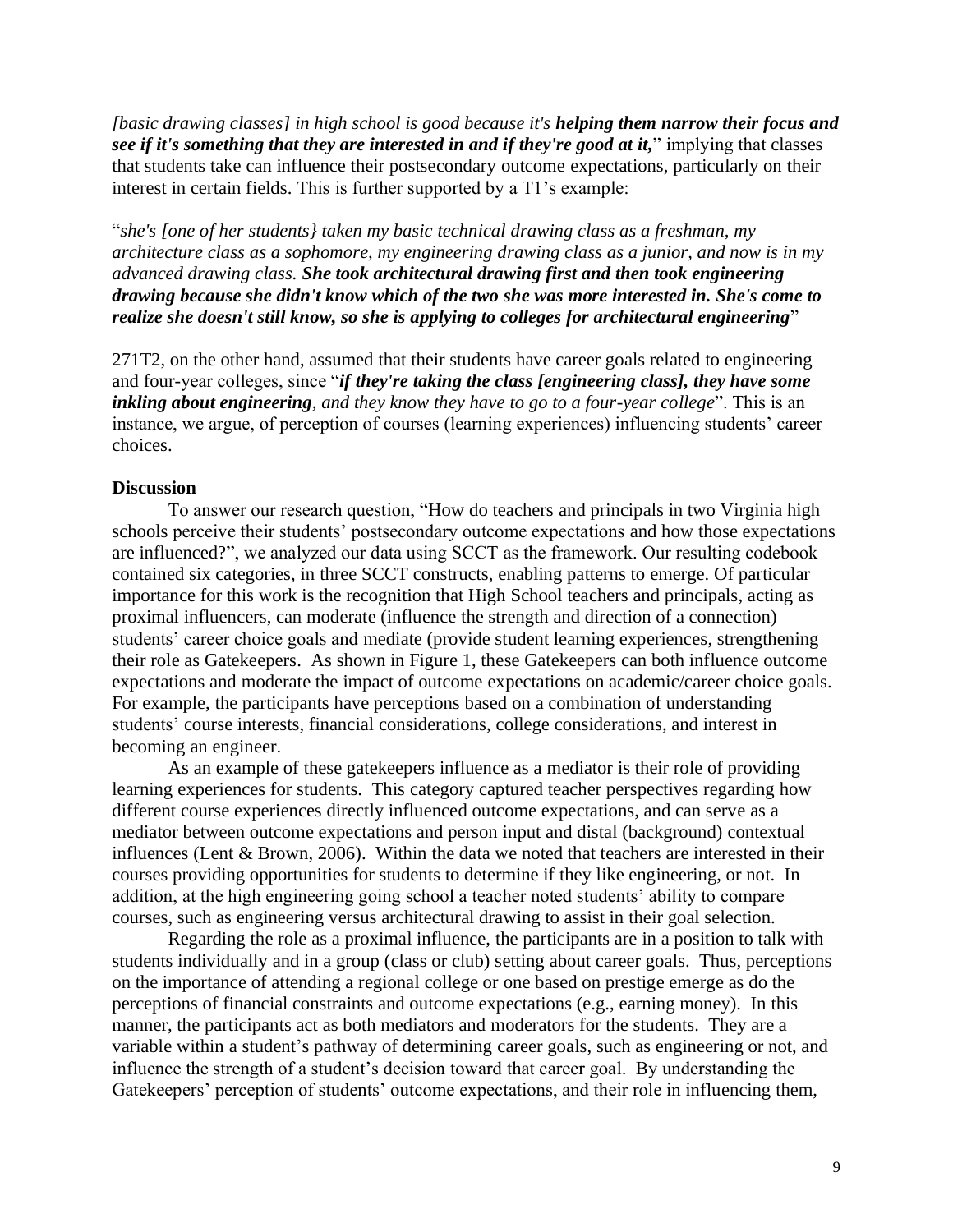we become better positioned to understand the nuances of students' career goals and how and why they may vary between high schools. It must also be noted that family/parents also act as proximal influence, and potentially as Gatekeepers to students participating in engineering, though our data only provide glimpse of family's roles in the process. Overall, as part of a mixed method study that combines quantitative and qualitative components, these findings provide richness and nuances to the quantitative findings that characterize these two high schools engineering going rate.

These categories, taken from a Gatekeeper's perspective, strengthen SCCT as an appropriate framework to understand students' outcome expectations, which can inform efforts to improve pre-college classrooms for broadening participation in engineering. Existing literature has shown efforts in improving pre-college learning experiences toward broadening participation (Hira & Hynes, 2015). However, the findings can expand the engineering education community viewpoints in such efforts by focusing more on leveraging students' background and contexts to improve their learning experiences, which subsequently can influence the high school students' postsecondary outcome expectations. This is consistent with some literature that calls for a more expansive view on students' backgrounds in broadening participation (Brown, 2011).

Understanding how our participants, who can act as "gatekeepers" to students, perceive the development of students' outcome expectations and career choice goals is important with regard to broadening participation in engineering. As gatekeepers, teachers, principals, and school counselors have both insight into what students are thinking and their actions, as well as influencing students' thinking and actions. Knowledge about these insights and actions can help pave way for future research on how to improve the messages the gatekeepers can convey to the students regarding their career choices. Subsequently, such knowledge can potentially help inform practice in pre-college learning environments, particularly on how teachers or school counselors can interact with students about their career choices, especially engineering-related careers.

#### *Future Work*

Recall that our schools are in a single school district, within 20 miles of each other, but have different demographics. Though limited information, a comparison of the participants' perceptions of their students' outcome expectations and career choice goals suggests a "one size fits all," or fits all of this "type" of student approach to broadening participation in engineering, even within a geographical region is limited. Future work should continue to parse out differences between schools with an above average rate of engineering going students and below average (perhaps by state) going rate, especially on different Gatekeeper and their perceptions, policies, and school resources. How these Gatekeepers compare to policies and school resources compared to other schools may be of particular importance. In addition, future work should also examine family/parent's influence on student's outcome expectations and choices on engineering. Research findings on this topic can further advance our understanding of how students make choices in pursuing engineering degrees, potentially informing efforts to broaden participations of minoritized students in engineering.

#### **Limitation**

This is a qualitative study, and generalizability of findings is not the goal. Instead, this article has provided descriptions and information that can potentially lead to transferability of findings here to similar contexts by the readers (Tracy, 2010). Ultimately, we conducted this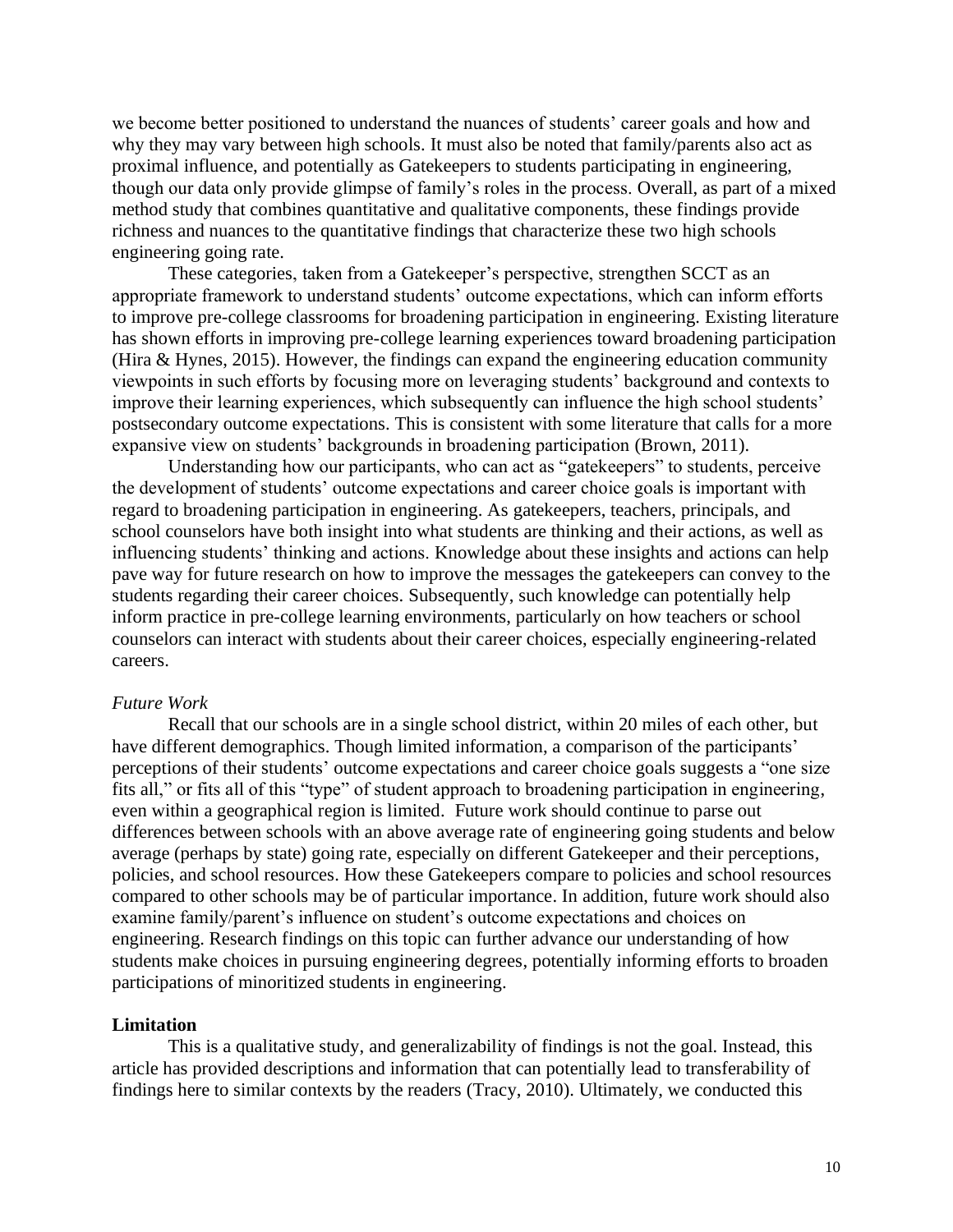study and analysis to explore deeper how high school teachers or principals perceive their students' outcome expectations and influences on those expectations. Presented findings can provide additional perspectives on how pre-college educators perceive their students, and contribute toward efforts in broadening participation in engineering in pre-college setting.

## **Conclusion**

Understanding how high school gatekeepers, such as teachers, school counselors or principals, perceive their students' outcome expectations, can help pave the way to advance research in the topic of pre-college engineering gatekeepers' perceptions. Findings from such research can potentially inform practices in pre-college learning environments, such as messaging about engineering career choices, in the context of broadening participation. In this study, we find that, using SCCT, teachers and principals of two high schools perceived a variety of connections between proximal influences and learning experiences and their students' outcome expectations. In short, these findings can provide perspectives on how teachers or principals perceive their students' outcome expectations, and such knowledge can be helpful in informing future research on how to provide a level playing field for all high school students in terms of discussing about engineering-related career choices. In addition, findings can potentially inform practice improvement in pre-college learning environments on engineering.

## **References**

- Bandura, A. (1977). Self-efficacy: Toward a unifying theory of behavioral change. *Psychological Review*, *84*(2), 191–215.
- Brophy, S., Klein, S., Portsmore, M., & Rogers, C. (2008). Advancing engineering education in P-12 classrooms. *Journal of Engineering Education*, *97*(3), 369–387.
- Brown, E. (2011). A multicontextual model for broadening participation in STEM related disciplines. *US-China Education Review*, *8*(3), 323–332.
- Carrico, C., Matusovich, H. M., & Paretti, M. C. (2019). A qualitative analysis of career choice pathways of college-oriented rural central Appalachian high school students. *Journal of Career Development*, *46*(2), 94–111. https://doi.org/10.1177/0894845317725603
- Chew, K. J., Carrico, C., & Matusovich, H. M. (2019). Exploring K-12 teachers' and school counselors' beliefs about engineering in high school : A case site in Virginia. *Proceedings - ASEE Annual Conference and Exposition*, 1–15.
- Committee on Underrepresented Groups and the Expansion of the Science and Engineering Workforce Pipeline. (2011). Expanding underrepresented minority participation: America's science and technology talent at the crossroads. In *National Academies Press*. https://doi.org/10.1002/sce.21032
- Fouad, N. A., & Guillen, A. (2006). Outcome expectations: Looking to the past and potential future. *Journal of Career Assessment*, *14*(1), 130–142. https://doi.org/10.1177/1069072705281370
- Gushue, G. V. (2006). The relationship of ethnic identity, career decision-making self-efficacy and outcome expectations among Latino/a high school students. *Journal of Vocational Behavior*, *68*(1), 85–95. https://doi.org/10.1016/j.jvb.2005.03.002
- Gushue, G. V., & Whitson, M. L. (2006). The relationship among support, ethnic identity, career decision self-efficacy, and outcome expectations in African American high school students. *Journal of Career Development*, *33*(2), 112–124.
- Harper, S. R. (2010). An anti-deficit achievement framework for research on students of color in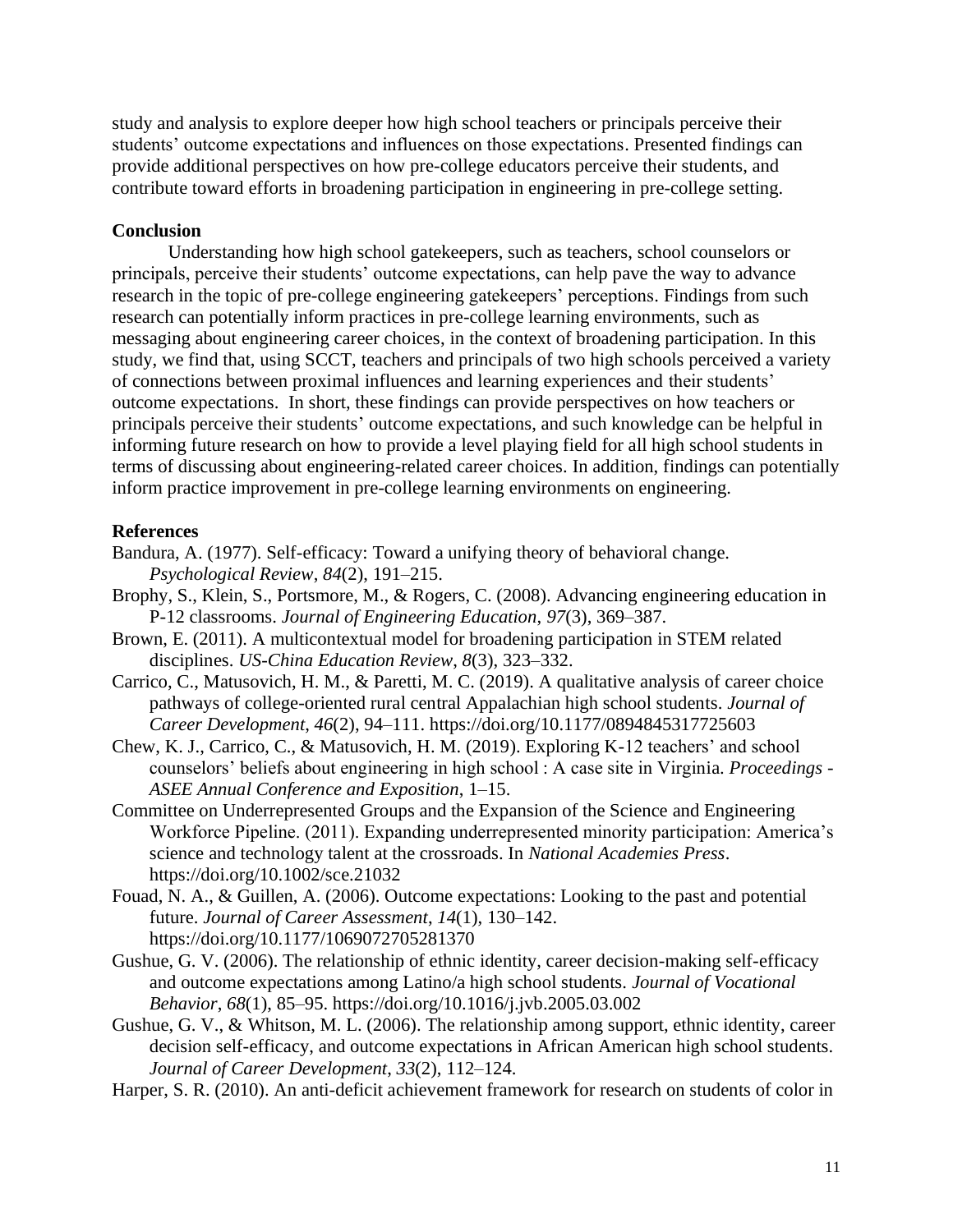STEM. *New Directions for Institutional Research*, *148*(Winter), 63–74. https://doi.org/10.1002/ir.362

- Hazari, Z., Sonnert, G., Sadler, P. M., & Shanahan, M.-C. (2010). Connecting high school physics experiences, outcome expectations, physics identity, and physics career choice: A gender study. *Journal of Research in Science Teaching*, *47*(8), n/a-n/a. https://doi.org/10.1002/tea.20363
- Hira, A., & Hynes, M. M. (2015). Broadening participation in engineering: Making in the K-12 classroom following an interest-based framework. *Proceedings - ASEE Annual Conference and Exposition*. https://doi.org/10.18260/p.23633
- Jones, B. D. (2009). Motivating students to engage in learning: The MUSIC model of academic motivation. *International Journal of Teaching and Learning in Higher Education*, *21*(2), 272–285.

http://search.ebscohost.com/login.aspx?direct=true&db=eric&AN=EJ911601&site=ehostlive%5Cnhttp://www.investigacion-

psicopedagogica.org/revista/new/english/ContadorArticulo.php?499

- Lent, R. W., & Brown, S. D. (2006). On conceptualizing and assessing social cognitive constructs in career research: A measurement guide. *Journal of Career Assessment*, *14*(1), 12–35. https://doi.org/10.1177/1069072705281364
- Lent, R. W., Brown, S. D., & Hackett, G. (1994). Toward a unifying social cognitive theory of career and academic interest, choice, and performance. *Journal of Vocational Behavior*, *45*, 79–122.
- Lichtenstein, G., Chen, H. L., Smith, K. A., & Maldonado, T. A. (2015). Retention and persistence of women and minorities along the engineering pathway in the United States. In *Cambridge Handbook of Engineering Education Research* (pp. 311–334). https://doi.org/10.1017/CBO9781139013451.021
- Logan, J. R., Minca, E., & Adar, S. (2012). The geography of inequality: Why separate means unequal in American public schools. *Sociology of Education*, *85*(3), 287–301. https://doi.org/10.1177/0038040711431588
- Lopez, F. G., Brown, S. D., Lent, R. W., & Gore, P. A. (1997). Role of social-cognitive expectations in high school students' mathematics-related interest and performance. *Journal of Counseling Psychology*, *44*(1), 44–52. https://doi.org/10.1037/0022-0167.44.1.44
- Ludi, S. (2012). Educational robotics and broadening participation in STEM for underrepresented student groups. In *Robots in K-12 education: A new technology for learning* (pp. 343–361). IGI Global. https://doi.org/10.4018/978-1-4666-0182-6.ch017
- Madsen, L. D., & Tessema, G. X. (2009). The next generation: Education and broadening participation in science and engineering. *Journal of Electroceramics*, *22*(1–3), 8–12. https://doi.org/10.1007/s10832-008-9417-2
- Martinez, M., & Klopott, S. (2005). *The link between high school reform and college access and success for low-income and minority youth*. American Youth Policy Forum and Pathways to College Network. http://www.avid.org/dl/res\_research/research\_linkbetween.pdf
- Miles, M. B., Huberman, A. M., & Saldana, J. (2014). Fundamentals of qualitative data analysis. In *Qualitative Data Analysis* (pp. 69–103).

Ming-Chien Hsu, Purzer, S., & Cardella, M. E. (2011). Elementary teachers' views about teaching design, engineering, and technology. *Journal of Pre-College Engineering Education Research*, *1*(2), 31–39. https://doi.org/10.5703/1288284314639

National Research Council. (2009). Engineering in K-12 education: Understanding the status and